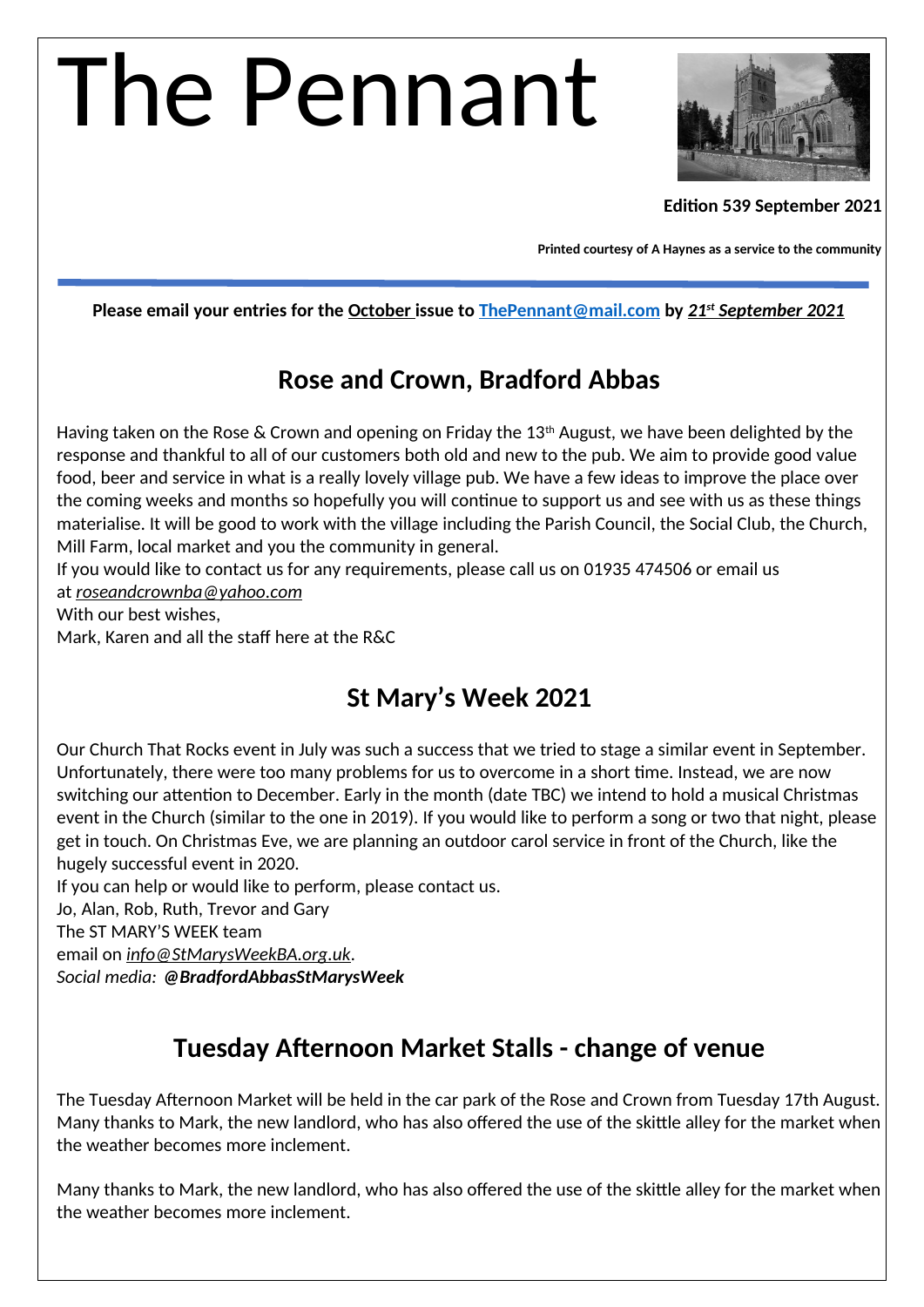### **Children's safety in the Playground**

A reminder to all to think about what we put in the waste bins in the Playground with a view to guarding the safety of the children using it.

Particularly, please observe the signs and do not discard dog waste or used nappies there and instead use other waste bins outside the Playground.

Thank you from the Playground Working Group volunteers.

## **Friendship Club**

The **Friendship Club** meets on the first Tuesday afternoon of the month at 14.00 hrs in the Village Hall. There is Bingo, a draw, Tea & Biscuits and a chance to buy Eva's cakes and quiches from our trading table. Also,

there is the opportunity to have a chat and laugh with fellow villagers, Everyone is welcome.

This year's **Friendship Club Coach Outing** is on WEDNESDAY 8th September 2021, picking up at the Rose & Crown 11am. We will have a scenic drive to Whitstone's Fish & Chip shop in Shepton Mallet for 12.30pm and after the bus will take us to Dobbie's Garden Centre. We will be back in the village by 5pm. There are a few seats still available if you would like a trip out for the day. The cost for the coach is £6.00 per seat return. Call Tony White 01935 424441.

### **Monday Night Bingo**

**Monday Night Bingo** Every Monday at 7.00 pm, with eyes down at 7.30 pm, at Bradford Abbas Sports and Social Club. Everyone is welcome to our weekly light-hearted evening which also includes a small draw a chance to win the SNOW BALL, and of course a laugh and chat. We finish at 9.00 pm.

### **Bradford Abbas Sports and Social Club**

\*Happy hour is Every Hour! Every Sunday, 12.00 noon – 5pm.\*

All beers, wines and spirits  $\epsilon$ 3. Soft drinks and snacks available. Bring all the family and enjoy the beer garden with extra outdoor seating and, of course, those views!

The club are always looking for enthusiastic people who are able to support the club in various ways. Currently we are looking for people to help support the bar function at the weekends. Full training will be given. This is a paid opportunity, for more details please contact Phil Howe at *[phowe75@hotmail.com](mailto:phowe75@hotmail.com)* or Garry Newton on 01935 431366

### **Sherborne Bradford Abbas Camera Club**

The new programme for 2021/22 commences in September with meetings on the second and fourth Tuesday in the month, and will be held remotely by Zoom until Christmas, when we will decide whether it is safe to return to the village hall and meet each other in person once more!

- Tuesday 14th September: AGM followed by a discussion on members summer photos on Zoom.
- Tuesday 28th September: Viewing SBACC photos for the Bradford Abbas Shield. Digital images only as the meeting is on Zoom.
- A virtual on-line exhibition of members work is planned for the autumn, more details to follow.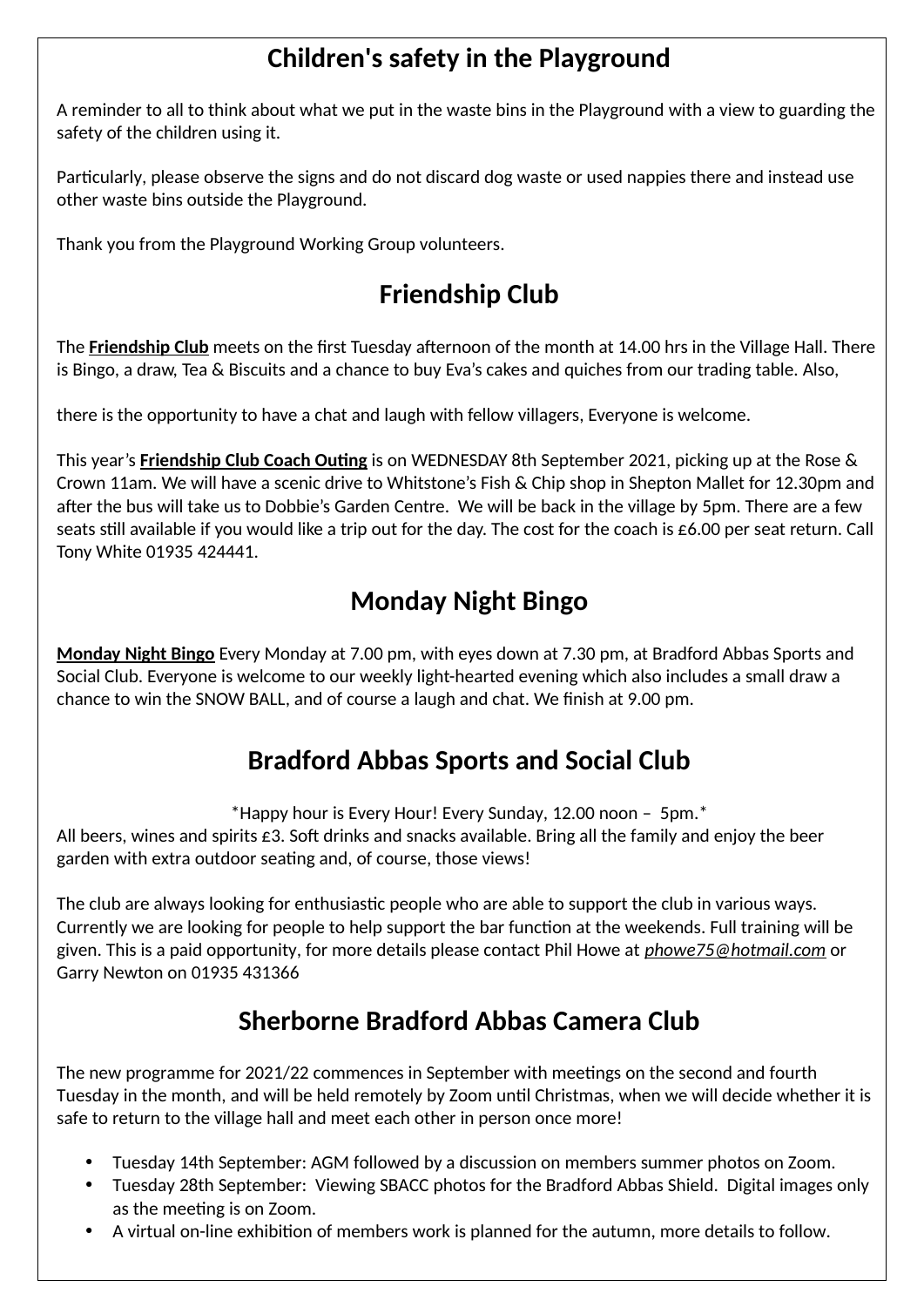New members are always welcome. If the event is held on zoom you will be able to request the joining URL at *sbaclub@yahoo.com.* As usual further information can be found on our website *[sbacameraclub.co.uk](http://sbacameraclub.co.uk/)*

#### **Bradford Abbas WI**

We are pleased to announce that the WI is planning to restart regular meetings in the Village Hall at 7.30 p.m. on the third Tuesday of the month, starting in September 2021. This means that on Tuesday 21<sup>st</sup> September at 7.30pm. we will meet in the Village Hall for a delayed AGM and Cheese and Wine evening. We look forward to seeing our members there and welcoming everyone else who would like to come along. We have speakers booked for October and November as well as other events – why not come along and find out more. Further details available from Debbie Rylands, Secretary, 01935 473334.

### **Yeovil Railway Centre**

- **Saturday 4th and Sunday 5th September**: Model Railway Weekend and Steam Train Days with our Andrew Barclay 0-4-0 steam engine *Lord Fisher,* and the Miniature Railway (unlimited rides on both today). Admission is £8 adults, £2 children, under 5 free for the **Train** day and Model Railway Exhibition. Admission for the Model Railway Exhibition only is  $\epsilon$ 4 adults,  $\epsilon$ 1 children and under 5 free.
- **Sunday 12th September**: Model Railway Collectors Swapmeet (note that this is not a Model Railway Exhibition). 10.30am to 2.30pm. Admission £3, children under 14 free when accompanied by an adult. Pectin's Pantry and the Shop will be open.
- **Sunday 19th September:** Steam Train Day*,* plus the miniature railway will be operating and the model railway will be open. By popular demand "Marshall" from Paw Patrol makes a repeat visit. For more information visit *[www.yeovilrailway.freeservers.com](http://www.yeovilrailway.freeservers.com/)* and see our Facebook page

The Shop is open every Sunday morning 10am to noon, and new for this season, Pectin's Pantry will be open on Sundays 10am to 2pm until the end of September for light refreshments, open longer during planned events.

Please follow the latest government Covid guidelines.

# **British Legion Poppy Appeal**

Due to a change in circumstances, we will no longer be the Poppy Appeal Organisers/Collectors for Bradford Abbas, Clifton Maybank, Wyke and the Peel Centre, but will continue to support this worthy cause in other ways. We would like to thank all the house-to-house collectors, village organisations and all those who donated or helped in anyway, it was much appreciated.

Please contact Mr Andrew Norton, Sherborne and District Poppy Appeal Organiser, on 07769 40130, if you can help in any way with the Poppy Appeal this year. Peter and Valerie Webb

# **Bradford Abbas Gardeners' Club**

We will be holding an extraordinary general meeting on Wednesday 8th September at 2.30pm in the village hall. This is because the committee has come to the conclusion that the club is no longer viable with so few members. It is hoped all current members will be able to attend this meeting.

# **St.Mary's Church, Bradford Abbas**